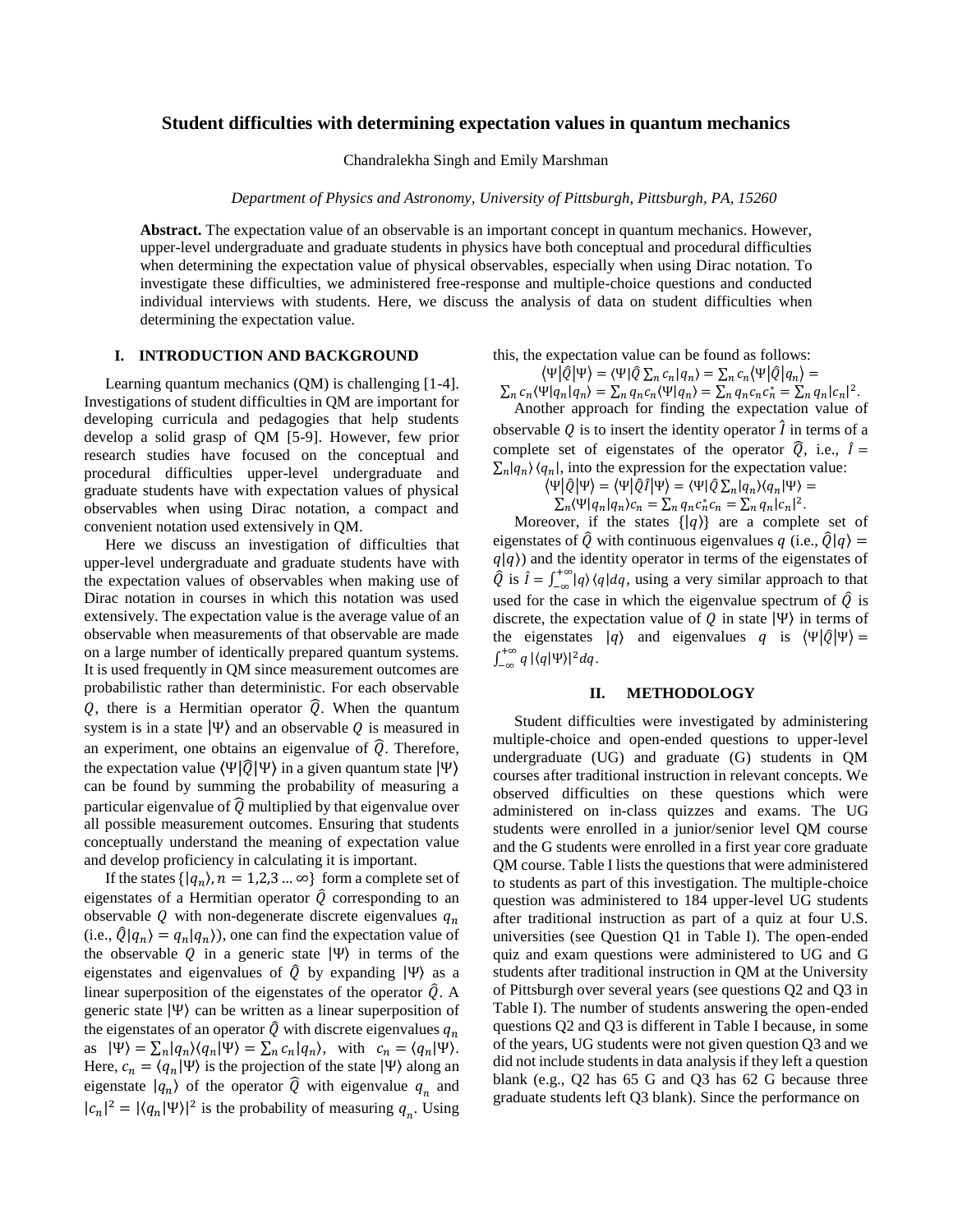**Table I.** Questions involving expectation value that were administered to students and the number of students  $(N)$ answering the questions. The correct answer is bolded.

| <b>Ouestions</b>                                                                    | N      |
|-------------------------------------------------------------------------------------|--------|
| <b>Q1.</b> Suppose $\{ q_n\rangle, n = 1, 2, 3  \infty\}$ forms<br>a                | 184 UG |
| complete set of orthonormal eigenstates of an operator                              |        |
| $\hat{Q}$ corresponding to a physical observable with non-                          |        |
| degenerate eigenvalues $q_n$ . $\hat{I}$ is the identity operator.                  |        |
| Choose all of the following statements that are correct.                            |        |
| (1) $\sum_{n}  q_{n}\rangle \langle q_{n}  = \hat{I}$                               |        |
| $(2)\langle\Psi \hat{Q} \Psi\rangle = \sum_n q_n  \langle q_n \Psi\rangle ^2$       |        |
| (3) $\langle \Psi   \hat{Q}   \Psi \rangle = \sum_n q_n \langle q_n   \Psi \rangle$ |        |
| A. 1 only, B. 2 only, C. 3 only, D. 1 and 2 only                                    |        |
| $E. 1$ and $3$ only                                                                 |        |
| $Q2.  \Psi\rangle$ is a generic state of a quantum system. The                      | 127 UG |
| states $\{ q_n\rangle, n = 1, 2, 3  \infty\}$ are eigenstates of an                 | 65 G   |
| operator $\hat{Q}$ corresponding to a physical observable                           |        |
| with discrete eigenvalues $q_n$ . Find the expectation                              |        |
| value of Q for state $ \Psi\rangle$ using a basis of eigenstates                    |        |
| $ q_n\rangle$ and eigenvalues $q_n$ . Show your work.                               |        |
| $Q3.  \Psi\rangle$ is a generic state of a quantum system. The                      | 32 UG  |
| states $\{ q\rangle\}$ are eigenstates of $\hat{Q}$ with continuous                 | 62G    |
| eigenvalues $q$ . Find the expectation value of $Q$ for state                       |        |
| $ \Psi\rangle$ using a basis of eigenstates $ q\rangle$ and eigenvalues q.          |        |
| Show your work.                                                                     |        |

quizzes and exams were comparable, we present consolidated data here. Student performance and difficulties were similar in different years.

The open-ended questions were graded using rubrics which were developed by the two investigators together. A subset of the open-ended questions was graded separately by the investigators. After comparing the grading of the openended questions, the investigators discussed any disagreements in grading and resolved them with a final inter-rater reliability of better than 95%.

Student difficulties were also investigated by conducting individual interviews with 23 upper-level UG and G student volunteers enrolled in the QM courses (not necessarily the same students who answered the written questions). The individual interviews employed a think-aloud protocol to better understand the rationale for students' written responses. During the semi-structured interviews, we asked students to "think aloud" while answering the questions. Students first read the questions on their own and answered them without interruptions except that they were prompted to think aloud if they were quiet for a long time. After students had finished answering a question to the best of their ability, we asked them to further clarify issues that they had not clearly addressed earlier while thinking aloud.

Students' reasoning on questions in interviews were used as a guide to generate categories of difficulties and student responses on open-ended questions were coded into categories of difficulties. A subset of student responses on the open-ended questions were coded to determine categories of difficulties by two of the researchers separately. After comparing codes, any disagreements were discussed until full agreement was reached.

## **III. FINDINGS**

**Difficulty identifying the correct expression for expectation value:** Table II shows that in response to question Q1, only 45% of the students selected the correct answer option D and correctly recognized that the identity operator is  $\sum_{n} |q_n\rangle \langle q_n| = \hat{I}$  and the expectation value of Q is  $\langle \Psi | \hat{Q} | \Psi \rangle = \sum_{n} q_n |\langle q_n | \Psi \rangle|^2$ . Table II also shows that 57% of the students selected options B or D that included statement 2. Interviews shed light on why 31% of the students selected the incorrect statement (3),  $\langle \Psi | \hat{Q} | \Psi \rangle =$  $\sum_{n} q_n \langle q_n | \Psi \rangle$ , and will be discussed later in this section.

For question Q2, a response was considered correct if the student inserted the identity operator, used an expansion of the generic state  $|\Psi\rangle = \sum_n c_n |q_n\rangle$  where  $c_n = \langle q_n | \Psi \rangle$ , or conceptually reasoned that the expectation value is the sum of all eigenvalues of  $\hat{Q}$  multiplied by the probability of obtaining that eigenvalue to obtain the correct final answer. Table II shows that only 29% of the UG students and 52% of the G students were able to obtain a correct expression for the expectation value of  $Q$  for state  $|\Psi\rangle$  using a basis of eigenstates  $|q_n\rangle$  and eigenvalues  $q_n$ .

Question Q3 was graded using the same rubric as for the discrete case in question Q2. Table II shows that only 22% of the UG students and 53% of the G students were correctly able to obtain an expression for expectation value  $\hat{Q}$  for state  $|\Psi\rangle$  using a basis of eigenstates  $|q\rangle$  and eigenvalues q.

Below, we summarize the common conceptual and procedural difficulties involving the expectation value that were observed in written responses and interviews:

**Failing to reason about the expectation value conceptually**: In interviews, students were asked to determine the expectation value and describe conceptually what the expectation value means. Very few students reasoned conceptually that the expectation value is the average of a large number of measurements on identically prepared systems to determine that  $\langle \Psi | \hat{Q} | \Psi \rangle =$  $\sum_{n} q_n |\langle q_n | \Psi \rangle|^2$ . Most students used a formal approach to evaluate the expectation value. While some students followed correct procedures such as inserting the identity operator in terms of the eigenstates of the operator or expanding the generic state  $|\Psi\rangle$  as a linear superposition of the eigenstates of the operator, many students who tried to use these methods got lost along the way. The fact that so few students were able to reason conceptually about how to determine the expectation value points to the fact that even upper-level UG and G students often prefer "plug and chug" methods as opposed to developing a coherent conceptual understanding that can facilitate the use of the simpler conceptual approaches (which are significantly less prone to error). G students were more facile in using the identity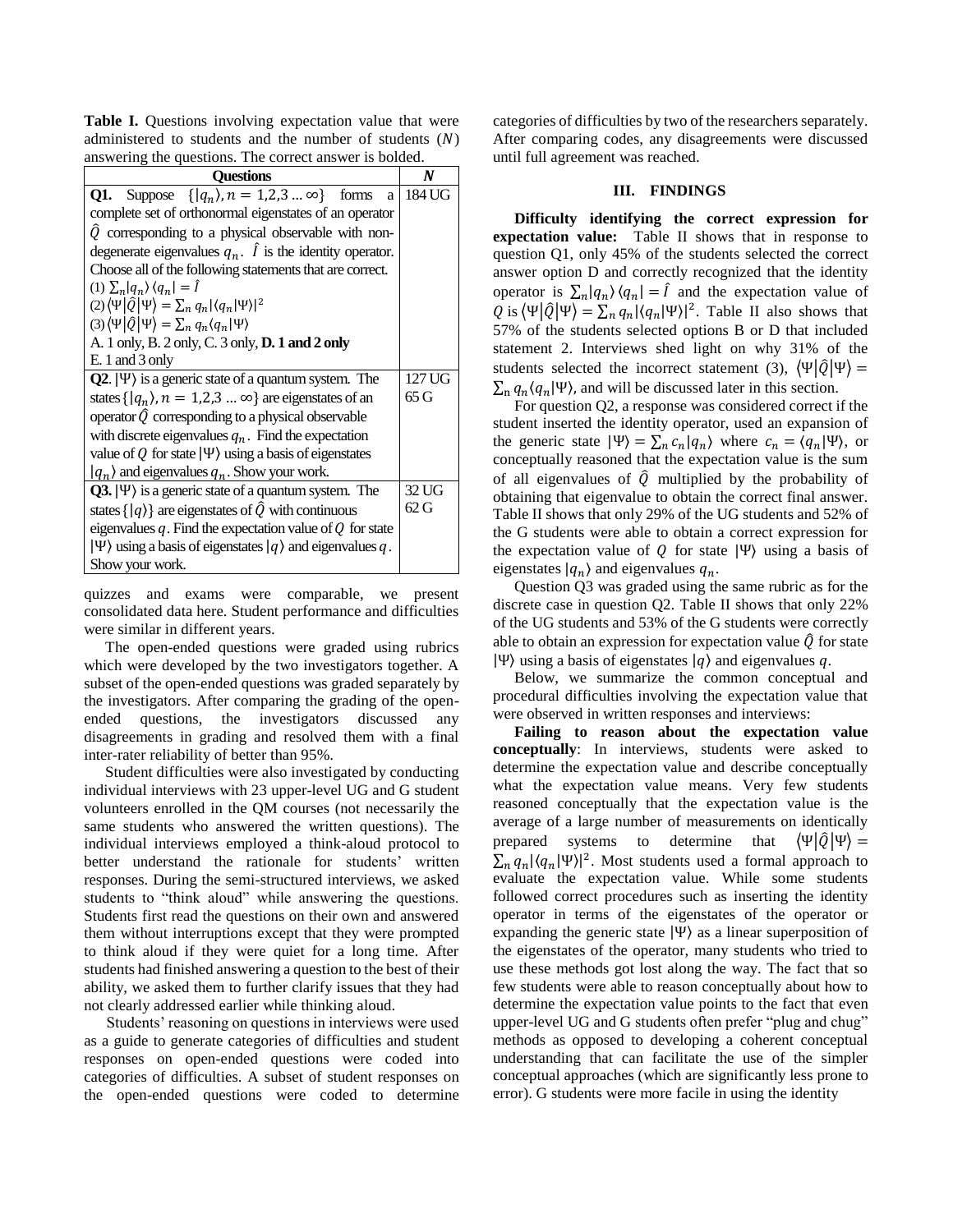**Table II.** Percentages of students answering questions related to the expectation value. Percentages of students providing the correct answers are bolded.

| <b>Q1</b>   A (12%), B (12%), C (5%), <b>D (45%),</b> E (26%) |
|---------------------------------------------------------------|
| Q2 29% UG students, 52% G student                             |
| Q3 22% UG students, 53% G students                            |

operator to determine the expectation value than UG students. Therefore, the percentages of UG and G students answering Q2 and Q3 correctly in Table II is very different. However, written responses and interviews with UG and G students suggest that many of them did not realize that the expectation value is the average of a large number of measurements on identically prepared systems and they could have reduced their chances of making a procedural mistake if they had used a conceptual approach to find the expectation value.

Either incorrectly claiming that the operator  $\hat{Q}$  acting on  $|\Psi\rangle$  yields, e.g.,  $\widehat{Q}|\Psi\rangle = q_n|q_n\rangle$  or  $\widehat{Q}|\Psi\rangle = q_n|\Psi\rangle$  or **arbitrarily replacing**  $|\Psi\rangle$  **with**  $|q_n\rangle$  **(or**  $|\Psi\rangle$  **with**  $|q\rangle$ **):** When evaluating  $\langle \Psi | \hat{Q} | \Psi \rangle$ , some students wrote incorrect expressions for the operator  $\hat{O}$  acting on state  $|\Psi\rangle$ , e.g.,  $\hat{Q}|\Psi\rangle = q_n|q_n\rangle$ , or  $\hat{Q}|\Psi\rangle = q_n|\Psi\rangle$  because they incorrectly reasoned that an operator  $\hat{Q}$  acting on a generic state  $|\Psi\rangle$  will yield an eigenstate and/or eigenvalue of the operator  $\hat{Q}$ . This confusion was often due to conceptual difficulty with quantum measurement. In particular, interviewed students with this type of response often incorrectly claimed that an operator acting on a generic state  $(\hat{Q}|\Psi\rangle)$  describes the measurement process and the right hand side of the equation, e.g.,  $\hat{Q}|\Psi\rangle = q_n|q_n\rangle$ , is the "outcome" of the measurement process [4,8]. For example, one student reasoned: " $\hat{Q}|\Psi\rangle =$  $q_n | q_n$ ) because by generalized statistical interpretation, an operator acting on a general state will yield an eigenvalue of that operator with probability  $|\langle \Psi | q_n \rangle|^2$ ." He then wrote:  $\langle \Psi | \hat{Q} | \Psi \rangle = \langle \Psi q_n | q_n \rangle = q_n \langle \Psi | q_n \rangle$ . This type of difficulty has been observed in other contexts as well [4,8].

Also, some students inappropriately interchanged the states  $|\Psi\rangle$  and  $|q_n\rangle$  when finding the expectation value. Interviews and written responses suggest that instead of recalling that a generic state  $|\Psi\rangle$  can be written as a linear superposition of a complete set of eigenstates of an operator, some students thought that  $|\Psi\rangle$  can be written as an eigenstate of  $\hat{Q}$  when finding the expectation value of Q. For example, some students correctly wrote  $\langle \Psi | \hat{Q} | \Psi \rangle$  and then arbitrarily replaced the generic state |Ψ〉 with the eigenstate  $|q_n\rangle$ . One student who stated that  $|\Psi\rangle = |q_n\rangle$  in this context wrote:  $\langle \Psi | \hat{Q} | \Psi \rangle = \sum_{i=1}^{n} \langle q'_n | \hat{Q} | q_n \rangle =$  $\sum_{i=1}^{n} q_n \langle q'_n | \hat{Q} | q_n \rangle = \sum_{i=1}^{n} q_n \delta (q_n' - q_n) = \sum_{i=1}^{n} q_n$ . In addition to not understanding how a generic state differs from an eigenstate of  $\hat{Q}$  and replacing  $|\Psi\rangle$  with  $|q_n\rangle$ , this student (and many others) made several procedural mistakes. For example, without justification, the student introduced a summation over index  $i$  going from 1 to  $n$  but the index  $i$  is

**Table III.** Percentages of students (out of those who attempted to answer the question) who displayed various difficulties with the expectation value.

| Expectation value of an observable $Q$ (the corresponding                           |                      |     |  |  |
|-------------------------------------------------------------------------------------|----------------------|-----|--|--|
| operator $\widehat{Q}$ has discrete eigenvalues $q_n$ )                             |                      |     |  |  |
|                                                                                     | $UG(N=127)$ G(N=65)  |     |  |  |
| Writing $\hat{Q} \Psi\rangle = q_n q_n\rangle$ or $\hat{Q} \Psi\rangle =$           | 19%                  | 14% |  |  |
| $ q_n \Psi\rangle$ or replacing $ \Psi\rangle$ with $ q_n\rangle$                   |                      |     |  |  |
| Incorrect expansion of $ \Psi\rangle$                                               | 3%                   | 5%  |  |  |
| Incorrect expression for expectation value                                          | 7%                   | 3%  |  |  |
| Inserting the identity operator but getting                                         | 6%                   | 5%  |  |  |
| lost along the way                                                                  |                      |     |  |  |
| Expectation value of an observable $Q$ (the corresponding                           |                      |     |  |  |
| operator $\widehat{Q}$ has continuous eigenvalues $q)$                              |                      |     |  |  |
|                                                                                     | UG (N=32) $G$ (N=62) |     |  |  |
| Writing $\hat{Q} \Psi\rangle = q q\rangle$ or $\hat{Q} \Psi\rangle = q \Psi\rangle$ | 38%                  | 20% |  |  |
| or replacing $ \Psi\rangle$ with $ q\rangle$                                        |                      |     |  |  |
| Incorrect expression for expectation value                                          | 13%                  | 5%  |  |  |
| Attempting to use $\hat{I}$ but getting lost along                                  | 13%                  | 8%  |  |  |
| the way                                                                             |                      |     |  |  |

never used in the expression he was summing over (he summed over  $i$  but used the index  $n$  when writing the eigenstate  $|q_n\rangle$ ). Moreover, instead of using a Kronecker delta, he used a Dirac delta function, which diverges when  $q'_n = q_n$ . Another student, who arbitrarily replaced the generic state  $|\Psi\rangle$  with  $|q_n\rangle$ , wrote  $\langle \hat{Q} \rangle = \langle \Psi | \hat{Q} | \Psi \rangle =$  $\sum_{n=1}^{\infty} q_n \langle q_n | q_n \rangle$ . This student also introduced a sum (although it is over the index  $n$ ) but did not justify where it came from. Interviews suggest that at least some students who incorrectly replaced  $|\Psi\rangle$  with  $|q_n\rangle$  introduced a summation because they remembered that the expectation value of an observable involves a summation.

Students who claimed that the operator  $\hat{Q}$  acting on  $|\Psi\rangle$ yields, e.g.,  $\hat{Q}|\Psi\rangle = q_n|q_n\rangle$ , sometimes had the same final incorrect answer as students who arbitrarily replaced |Ψ〉 with  $|q_n\rangle$ . For example, one student incorrectly reasoned that  $\hat{Q}|\Psi\rangle = q_n|q_n$  $\angle$  and wrote  $\langle \Psi | \hat{Q} | \Psi \rangle = \langle \Psi q_n | q_n \rangle =$  $q_n(\Psi|q_n)$ . Another student who claimed that  $|\Psi\rangle = |q_n\rangle$ wrote: " $\langle \Psi | \hat{Q} | \Psi \rangle = \langle \Psi | (\hat{Q} | q_n) \rangle = \langle \Psi | (q_n | q_n) \rangle = q_n \langle \Psi | q_n \rangle$  and  $\langle \Psi | q_n \rangle$  is the component  $q_n$  in  $\Psi$ ." These two students had the same final answer despite their different reasoning. In interviews and some written responses, it was clear whether a student claimed that the operator  $\hat{Q}$  acting on  $|\Psi\rangle$  yields, e.g.,  $\hat{Q}|\Psi\rangle = q_n|q_n\rangle$ , or arbitrarily replaced  $|\Psi\rangle$  with  $|q_n\rangle$ . However, since the two difficulties can lead to the same final answer in written responses, it was sometimes unclear as to which category to code the difficulty. Thus, the two difficulties were combined into one category.

**Writing an incorrect expression for the expansion of**   $|\Psi\rangle$  using a complete set of eigenstates of the operator  $\hat{Q}$ . Some students wrote incorrect expansions of  $|\Psi\rangle$ , e.g.,  $|\Psi\rangle$  =  $\sum_{n} |q_{n}\rangle$  or  $|\Psi\rangle = \sum_{n} q_{n} |q_{n}\rangle$ . Table III should be consulted for the specific percentages of students displaying this